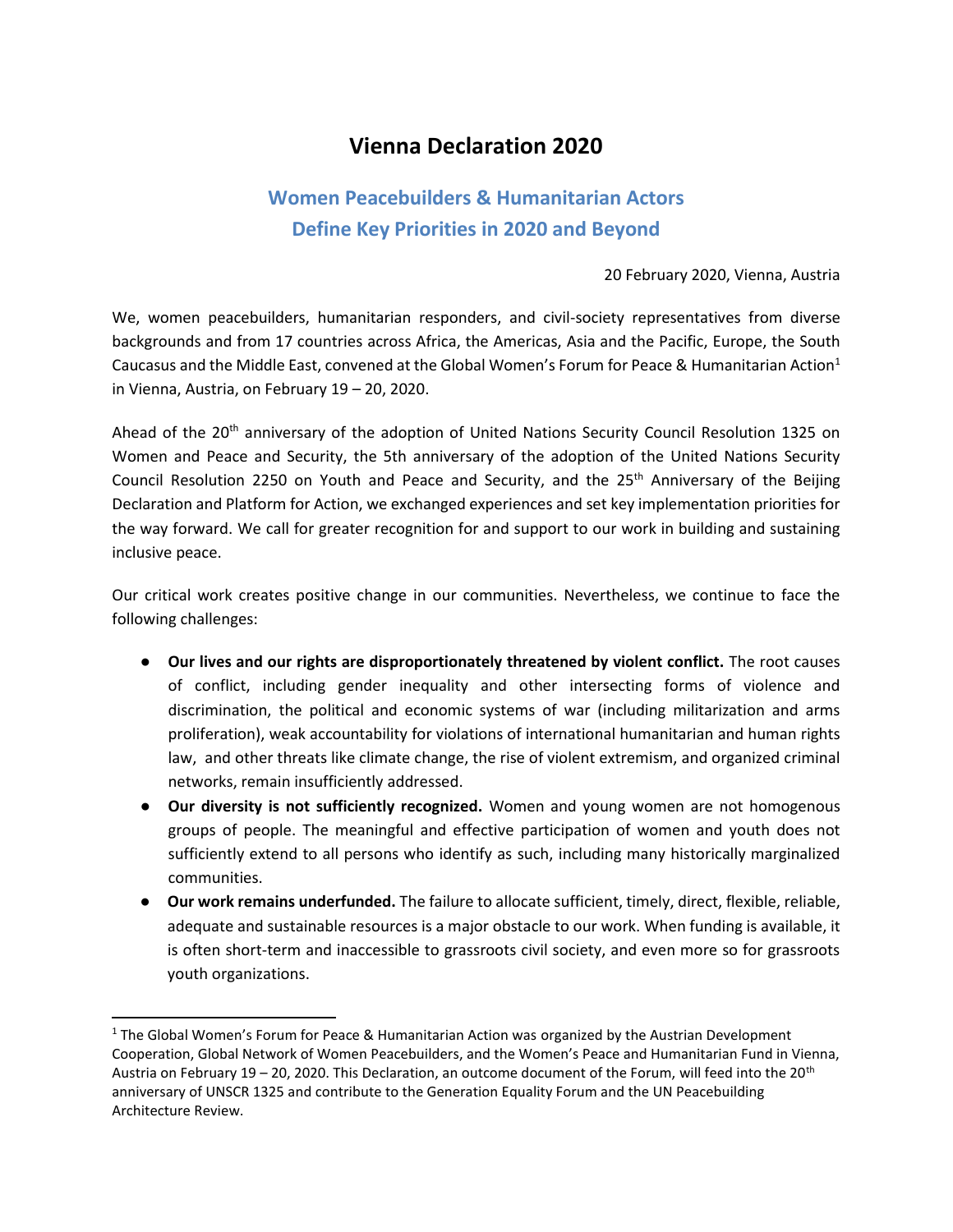- **Our lives and our families are at risk because of our work as women peacebuilders.** In addition to legal and socio-cultural barriers, we face harassment, threats, arrests, torture and violence. The space for our work is rapidly shrinking.
- **Our potential is limited by patriarchy, negative stereotypes, discriminatory socio-cultural practices and policies.** Harmful policies, social, and cultural norms as well as traditional concepts of masculinity and femininity promote violence and militarization, while sustaining gender inequalities.
- **We remain excluded from most peace processes and political decision-making at all levels**, despite evidence that our participation makes them more effective, more inclusive and more sustainable. When peace agreements are reached, we are further marginalized in the implementation process. Most peace agreements are little known or understood by local communities, and often not translated into local languages. As a result, implementation is slow – and even slower for gender-responsive provisions, if they exist.
- **Many of us do not have access to economic resources and opportunities.** Often, we cannot own land, inherit properties, travel safely, or make financial decisions. This is worsened during conflict and humanitarian crises where there is scarcity of economic resources and opportunities, in particular for refugee and internally displaced persons (IDPs), the majority of whom are women and girls.
- **We are not recognized as experts and excluded from the design and decision-making on priorities.** Despite our extensive experience, our positive impact and our knowledge as peacebuilders and humanitarian responders, our contributions are unrecognized and undervalued. Because of this, we are excluded in decision-making, donor priorities do not reflect our needs and our realities, and our initiatives remain underfunded and overlooked.
- **We are excluded in the design and implementation of humanitarian programmes.** In refugee and IDP camps, the majority of decision-makers and leaders are men. As a result, the needs of women and young women refugees, internally displaced, and host communities remain invisible and unaddressed. This makes it difficult, and at times, unsafe for us to access services and aid.

**These grave challenges are exacerbated for women who face added layers of discrimination based on ethnicity, economic status, age, ability, sexual orientation and gender identity**, such as young women, elderly women, indigenous women, widows, women veterans, women with disabilities, refugee and internally displaced women, women migrants, women returnees and former combatants, women in rural communities, women living in unrecognized territories, and other marginalized groups.

To address them, we urgently call on:

### **The United Nations and Donor Community, including the private sector:**

1. To provide adequate, accessible, flexible, demand-driven and long-term funding, particularly to grassroots women's rights and youth organizations, to simplify funding application procedures, and to meaningfully include women of all backgrounds and ages in the design of funding priorities and programmes.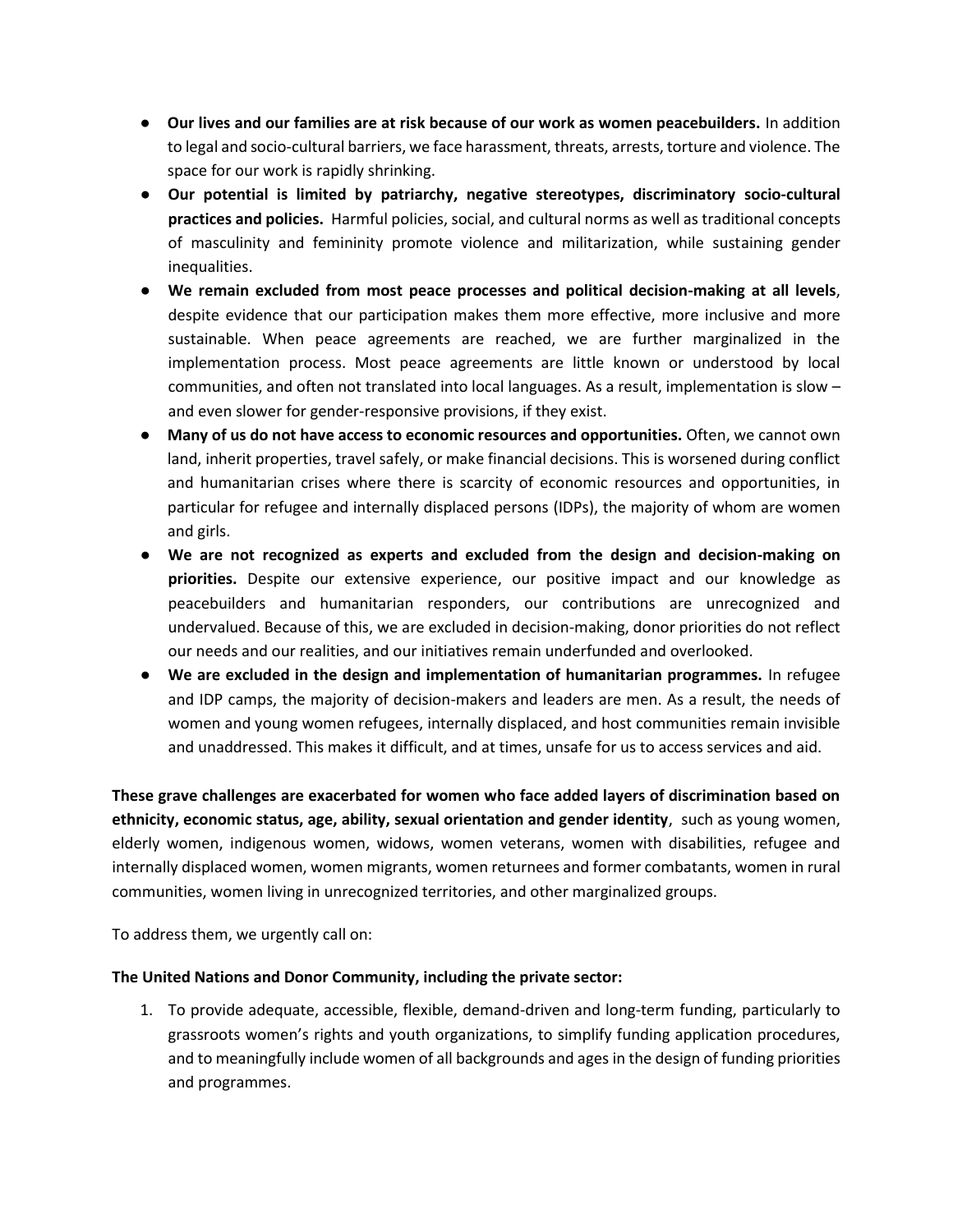- 2. To support women's self-protection initiatives, including through (i) rapid funds and coordination to respond to women peacebuilders and humanitarian actors facing risks and safely relocate; (ii) supporting civil society-led monitoring and information-sharing on threats and risks, (iii) provision of legal and psychosocial services.
- 3. To support women's -including young women's- rights and access to education, economic resources and opportunities, recognizing that when women and young women, are economically empowered and financially independent, they can more effectively contribute to decisionmaking, peacebuilding, conflict prevention, sustaining peace, and the promotion of human rights and gender equality.
- 4. To provide dedicated financial support to enhance women's and youth civil society organizational capacities, especially at the grassroots level, and strengthen coordination among women peacebuilders, humanitarian responders and civil society, including through intergenerational dialogues.
- 5. To recognize climate change as a driver of conflict and to invest in women-led initiatives aimed at climate change mitigation and adaptation as a conflict prevention strategy.
- 6. To make resources, infrastructures, and tools such as access to internet and new technologies available to grassroots women, including young women, through cooperation with the private sector in ways that are non-exploitative and respectful of local women's and youth's capacities to make decisions.
- 7. To create and make accessible conflict-sensitive rapid response funding for women and young women's initiatives in humanitarian emergencies.
- 8. To utilize goods and services produced by local women and intentionally invest in economic enterprises led by local women in conflict and crisis situations.

### **Member States and local and national authorities**

- 9. To improve coordination with women's rights organizations and increase funding to support their work in implementing the Women and Peace and Security resolutions and gender-sensitive humanitarian action.
- 10. To enable and institutionalize women's meaningful participation, particularly at the local level, in developing, adopting and implementing gender-sensitive environmental policies as a conflictprevention strategy.
- 11. To recognize, support and protect women peacebuilders and humanitarian responders and their families, so they can safely carry out their work, by condemning actions that violate their rights and preventing all risks, reprisals, and other interference with their work.
- 12. To adopt gender-responsive macro-economic policies and gender-responsive national and local budgets, particularly in post-conflict economic recovery, and to enable women's meaningful participation in the design, implementation, and monitoring.
- 13. To remove legal, logistical and institutional barriers such as excessive visa restrictions to women's and young women's participation in international meetings, conferences and other policy and decision-making spaces.
- 14. To strengthen the nexus between WPS and humanitarian action by integrating a strong WPS perspective in humanitarian action and by guaranteeing meaningful participation of women